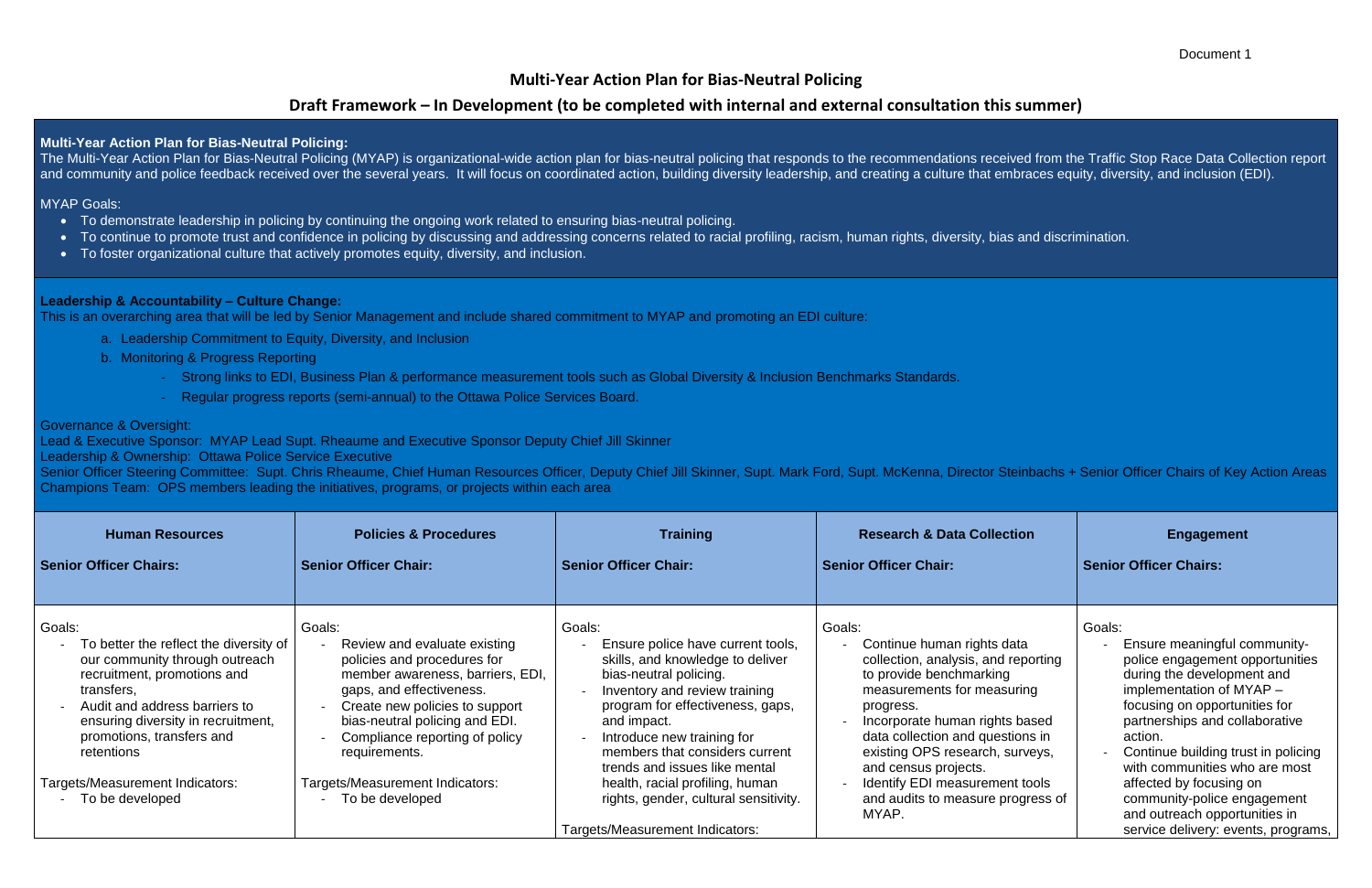|                                                                                                                                                                                                                                                                                                                                          |                                                                                                                                                                                                                                                                                                                   | - To be developed                                                                                                                                                                                                                      | Targets/Measurement Indicators:<br>To be developed                                                                                                                                                                                                                                                  |
|------------------------------------------------------------------------------------------------------------------------------------------------------------------------------------------------------------------------------------------------------------------------------------------------------------------------------------------|-------------------------------------------------------------------------------------------------------------------------------------------------------------------------------------------------------------------------------------------------------------------------------------------------------------------|----------------------------------------------------------------------------------------------------------------------------------------------------------------------------------------------------------------------------------------|-----------------------------------------------------------------------------------------------------------------------------------------------------------------------------------------------------------------------------------------------------------------------------------------------------|
| <b>Audit/Review of HR Policies,</b><br><b>Practices, Procedures</b><br>Diversity Audit to examine and address<br>barriers to recruitment, promotions,<br>transfers, and retention.                                                                                                                                                       | <b>OPS Policy Reviews/Audits:</b><br>Human Resources related policies<br>will be reviewed via<br>gender/diversity audits<br><b>Diversity and Race Relations</b><br>Policy<br><b>Racial Profiling Policy Review</b><br><b>Respectful Workplace</b><br><b>Regulated Interactions</b><br>Deployment policy/procedure | <b>Fair and Impartial Police Training (FIP:</b><br>$2016 - 2017$<br>Provide Fair & Impartial Police<br>Training Program to all officers<br>(2016)<br>Provide FIP training all OPS staff<br>members<br>Review and evaluate FIP training | <b>Race Based Data Collection for Traffic</b><br>Stops (2017 – 2018)<br><b>Continue Race Based Data</b><br>Collection for Traffic Stops (began<br>on June 27, 2013).<br>Determine data analysis and<br>regular reporting requirements<br>Analyze, prepare, and present,<br>report on data collected |
| <b>Improve Outreach Recruitment</b><br>Processes by:<br>Re-vamping recruitment champion<br>program?<br>Cultural competency training for<br>human resources staff,<br>consultants and contractors -<br>including background investigators<br>Identifying barriers/obstacles in the<br>recruitment/hiring process and<br>make improvements | <b>Annual Reports on OPSB Policies:</b><br><b>Regulated Interactions</b><br>Human Rights and Racial Profiling<br><b>Public Consultation Policy</b>                                                                                                                                                                | <b>Regulated Interaction Training (Fall</b><br>2016 – March 2017)<br>Provide 8 hour mandatory<br>provincial training for regulated<br>interactions for officers<br>Review and evaluate RIT training                                    | <b>Regulated Interactions/Street Checks</b><br>$(2017 - 2018)$<br>Implement provincial regulations<br>for regulated interactions<br>Collect race based data for<br>$\overline{a}$<br>regulated interactions (street<br>checks)<br>Prepare and present report on<br>data collected                   |

| s:            | committees.                                   |  |  |
|---------------|-----------------------------------------------|--|--|
|               | Improve community engagement                  |  |  |
|               | efforts at the neighbourhood level            |  |  |
|               |                                               |  |  |
|               | including with youth.                         |  |  |
|               | Improve community-police                      |  |  |
|               | response to critical incidents.               |  |  |
|               |                                               |  |  |
|               | Targets/Measurement Indicators:               |  |  |
|               | To be developed                               |  |  |
|               |                                               |  |  |
| or Traffic    | <b>Community &amp; Police Engagement Plan</b> |  |  |
|               | for MYAP                                      |  |  |
| ata           | Build on TSRDCP community-police              |  |  |
|               |                                               |  |  |
| os (began     | engagement plan including:                    |  |  |
|               | <b>Update Partnership in Action</b>           |  |  |
| and           | contact/distribution lists                    |  |  |
| ments         | Determine update cycles for PSB,              |  |  |
| esent,        | PIA, Media, Stakeholders, &                   |  |  |
|               | Partnerships                                  |  |  |
|               | Develop website for progress                  |  |  |
|               | reports                                       |  |  |
|               |                                               |  |  |
|               | Develop MYAP Advisory                         |  |  |
|               | Committee                                     |  |  |
|               | <b>Consult Community-Police</b>               |  |  |
|               | Committees                                    |  |  |
|               | (COMPAC, GLBT, SI Group, etc.)                |  |  |
|               | Consult Stakeholders (OPA, PSB,               |  |  |
|               | NCCM, Coalition for Mr. Abdi,                 |  |  |
|               | OLIP Network, Black Agenda Noir,              |  |  |
|               |                                               |  |  |
|               | $etc.$ )                                      |  |  |
|               | Host open Partnership in Action               |  |  |
|               | forums and sessions                           |  |  |
|               |                                               |  |  |
|               |                                               |  |  |
| <b>Checks</b> | Diversity & Race Relations Section -          |  |  |
|               | <b>Program Delivery</b>                       |  |  |
| ulations      |                                               |  |  |
|               | <b>Committee Coordination:</b>                |  |  |
| for           | Continue to coordinate monthly meetings,      |  |  |
| :reet         | events and activities for:                    |  |  |
|               | <b>Community-Police Action</b>                |  |  |
|               | Committee known as COMPAC.                    |  |  |
| ort on        |                                               |  |  |
|               | <b>GLBT Liaison Committee</b>                 |  |  |
|               |                                               |  |  |
|               | <b>Community-Police Events:</b>               |  |  |
|               | <b>Diversity and Race Relations</b>           |  |  |
|               | Section Human Rights Learning                 |  |  |
|               | Forum in partnership with                     |  |  |
|               | <b>COMPAC and GLBT Liaison</b>                |  |  |
|               | Committee                                     |  |  |
|               | <b>OPS Diversity Celebration</b>              |  |  |
|               |                                               |  |  |